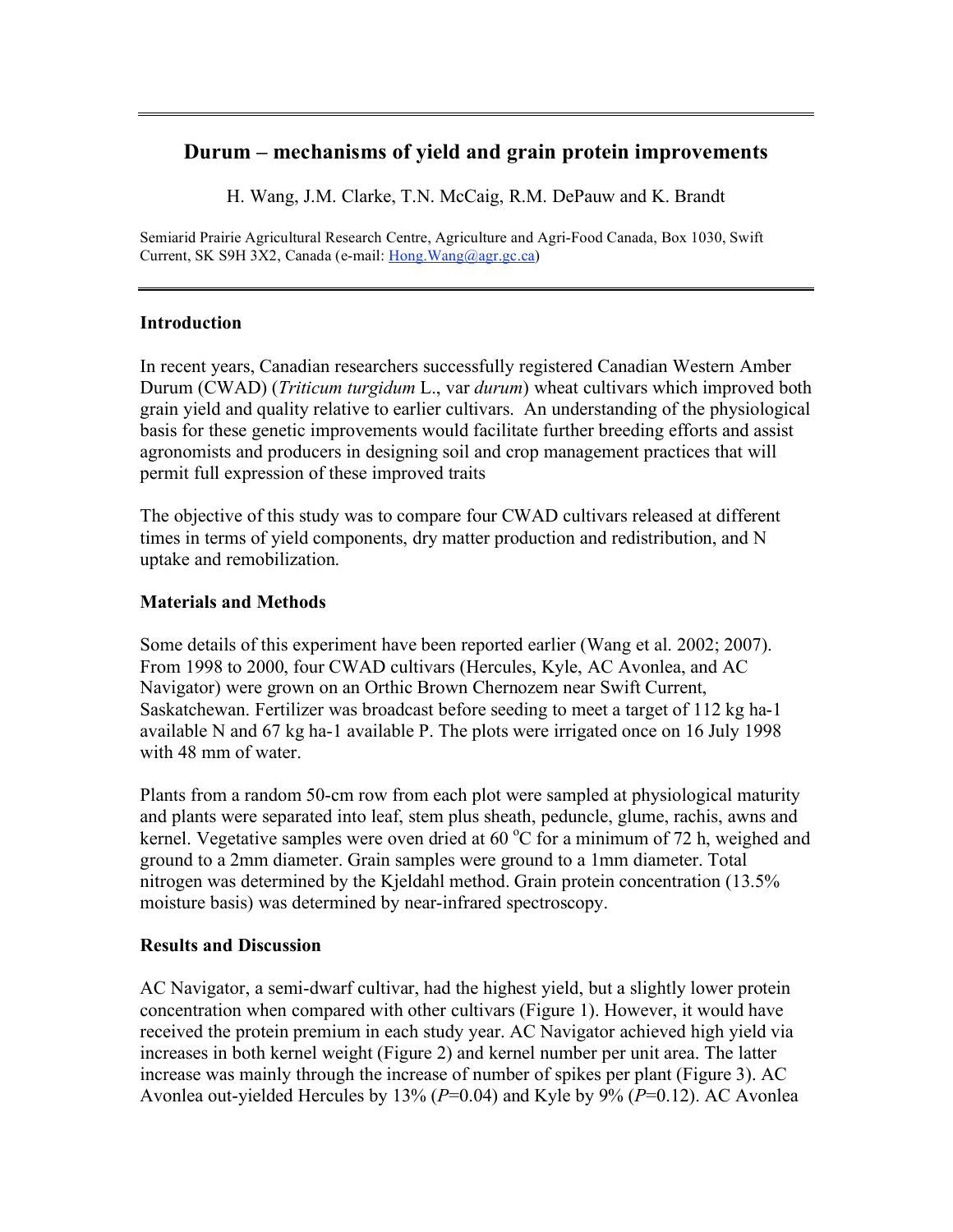significantly increased spike size (Figure 3) through increasing both kernel weight and kernels per spike (Figure 2) compared with Hercules and Kyle. Both new cultivars had longer grain filling stages, resulting in a maturity 2 days later than Hercules. The new cultivars had higher total above-ground dry matter than Hercules, but not Kyle. AC Navigator had a significantly higher harvest index than Kyle.

AC Avonlea, AC Navigator and Kyle had higher total N uptake than Hercules (Figure 4). At maturity, AC Avonlea had lower N remaining in the non-grain parts than AC Navigator (*P*=0.06) and Kyle (*P*=0.003) resulting in higher grain N and a higher N harvest index for AC Avonlea. Kyle had the lowest N harvest index. At maturity, AC Navigator had higher N concentrations compared with other cultivars in all non-grain plant parts except the glume and rachis, indicating a relatively poor N remobilization efficiency. This is surprising because grain N is commonly thought to be source limited (Richards et al. 2001).

# **Conclusion**

In conclusion, the two new CWAD cultivars had different approaches to increase yield while maintaining grain protein concentration when compared to older cultivars. AC Navigator, a semi-dwarf cultivar, increased kernel weight and spikes per plant. AC Avonlea, a conventional height cultivar, reduced height and increased spike size via both increased kernel weight and kernels per spike. Although both new cultivars and Kyle had similar N uptake, AC Avonlea had the highest N use efficiency which could be related to its large spike size. Further research on N use efficiency should be undertaken to facilitate selection for this trait in breeding of high yield, high protein wheat cultivars.

### **References**

Richards, R. A., Condon, A. G. and Rebetzke, G. J. 2001. Page 88-100 *in* M. P. Reynolds, J. I. Ortiz-Monasterio, and A. McNab, eds. Traits to improve yield in dry environments: Application of physiology in wheat breeding. CIMMYT, Mexico, D.F., Mexico.

Wang, H., McCaig, T. N., DePauw, R. M., Clarke, F. R. and Clarke, J. M. 2002. Physiological characteristics of recent Canada Western Red Spring wheat cultivars: Yield components and dry matter production. Can. J. Plant Sci. 82: 299-306.

Wang, H., Clarke, J. M., McCaig, T. N. and DePauw, R. M. 2008. Physiology of genetic improvements in yield and grain protein of Canadian Western Amber Durum wheat. Can. J. Pl. Sci. (in press)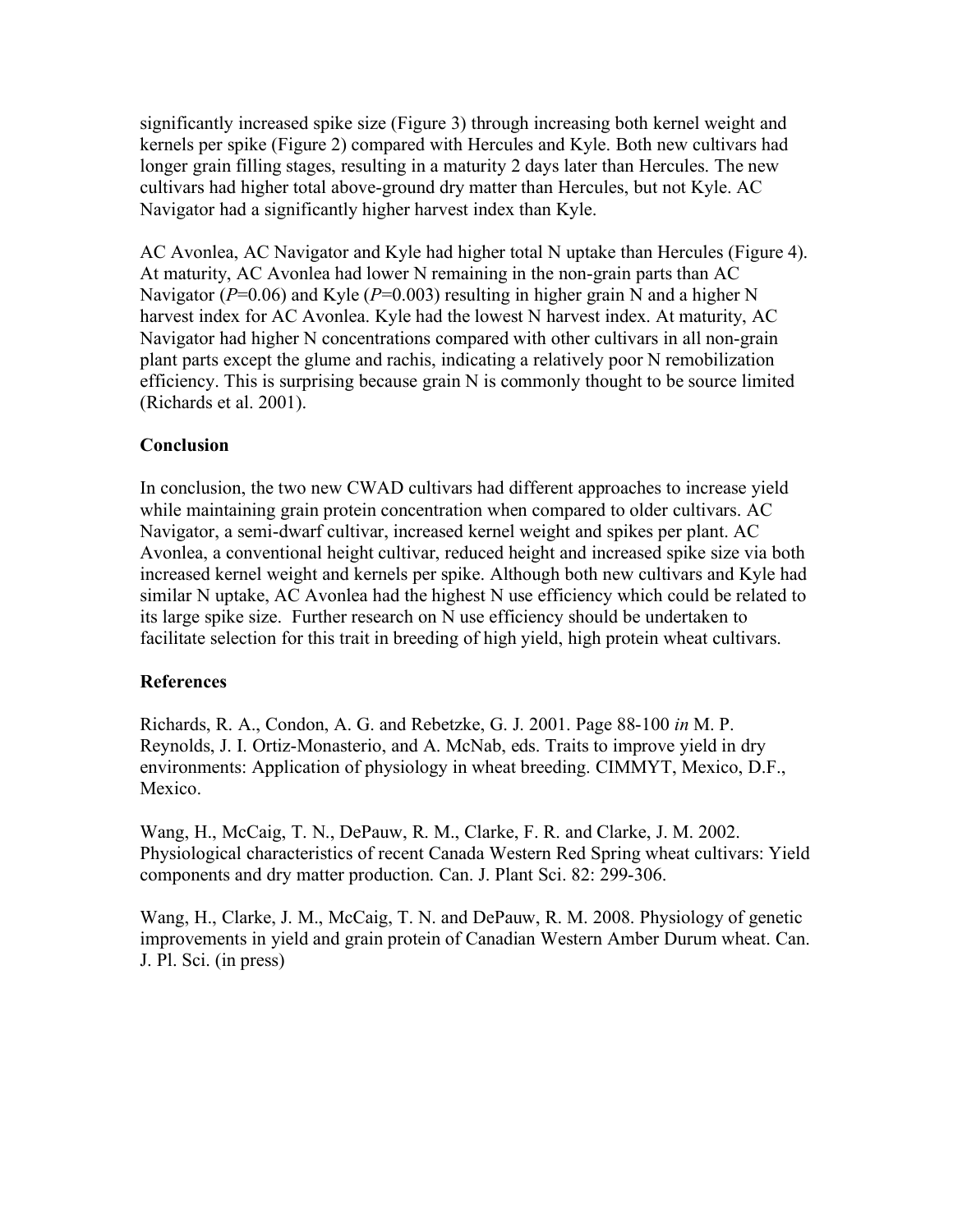

**Figure 1. Grain yield and protein content of four Durum varieties**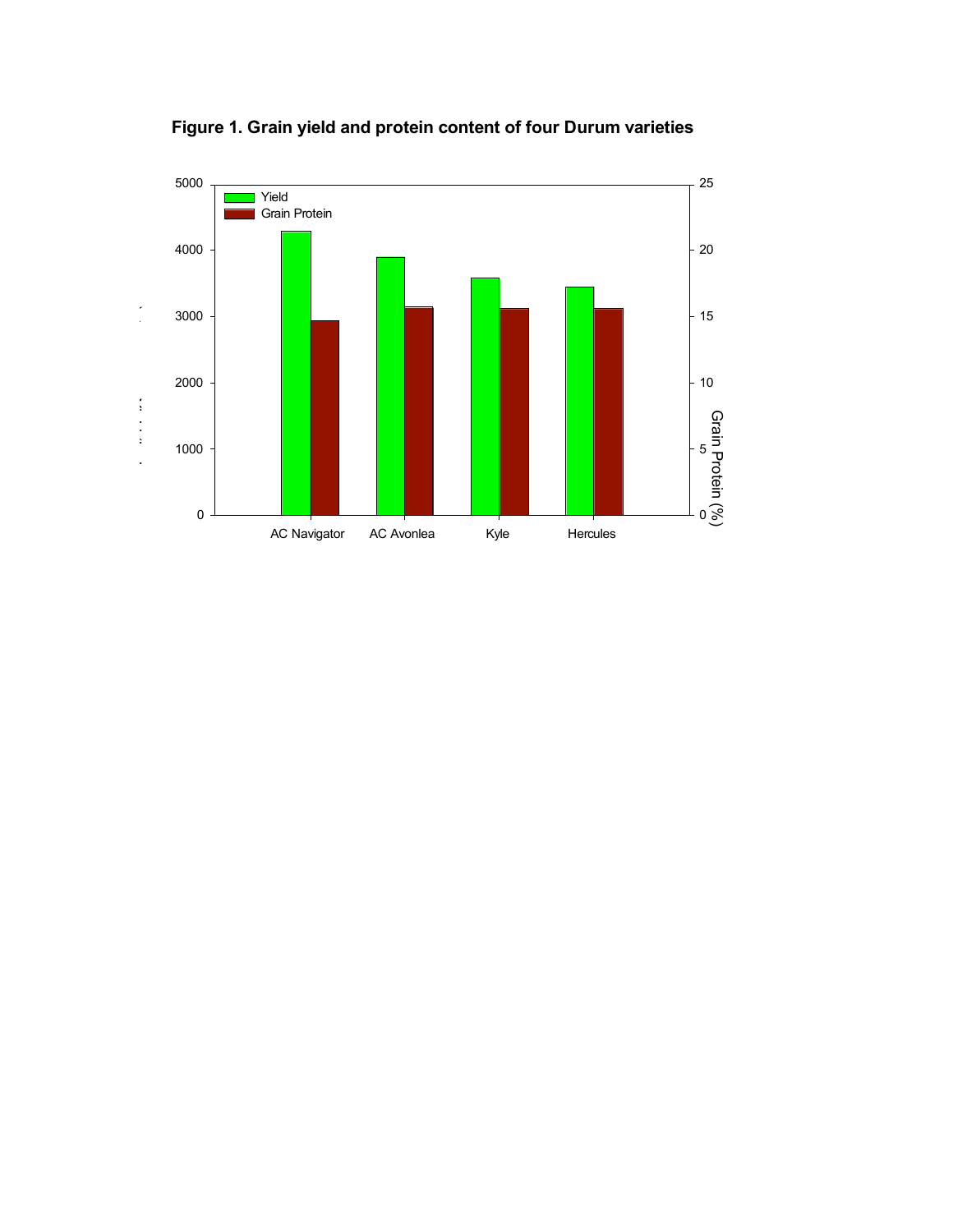

**Figure 2. Kernel weight and plant height of four Durum varieties**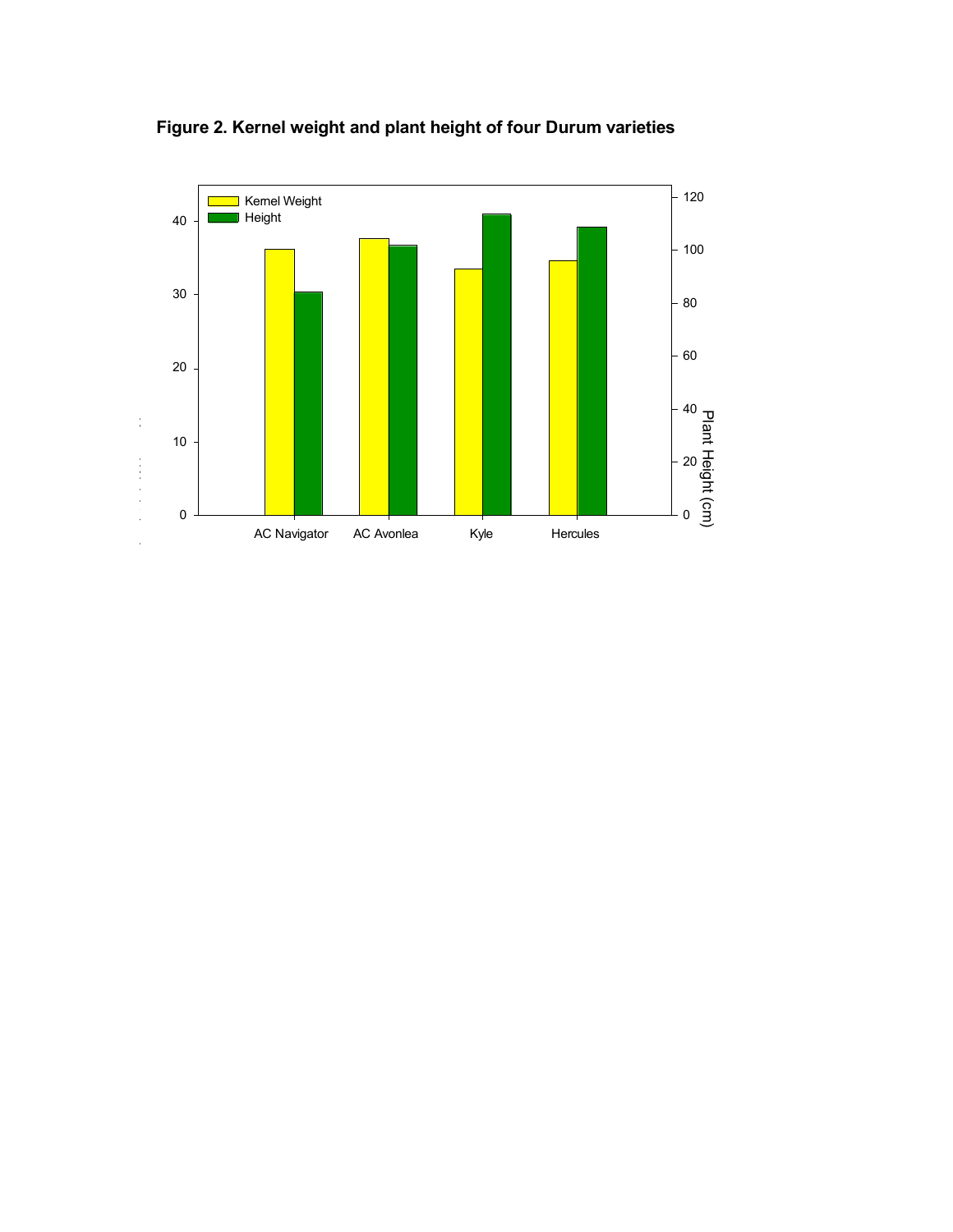